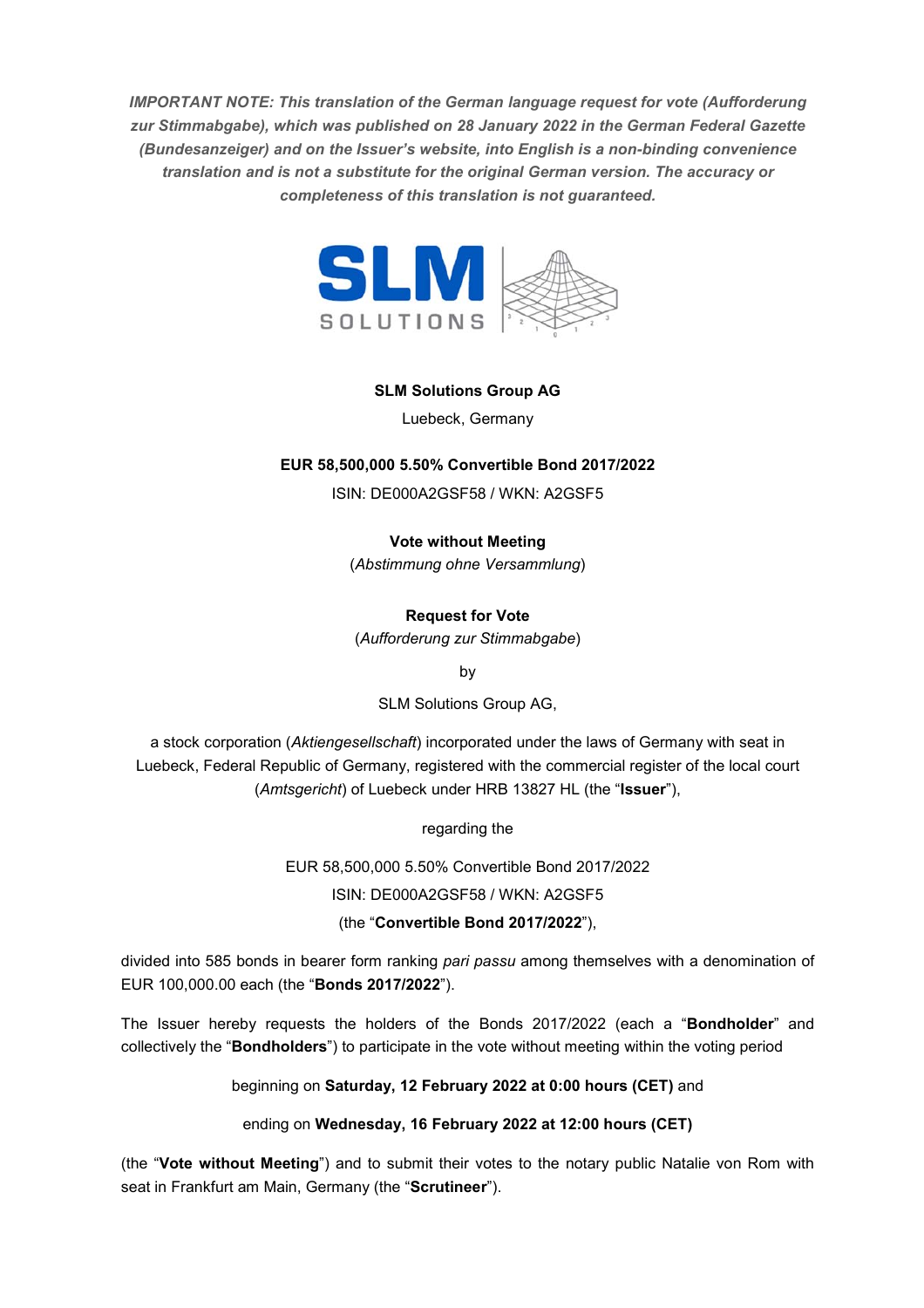#### **Important notes**

Bondholders should take note of the instructions set out below.

The request for vote is not directed at holders of Bonds 2017/2022 in jurisdictions in which it is unlawful to make or receive such requests or to submit respective votes, and such holders are not being requested to vote.

The publication of this request for vote does not constitute an offer, in particular, it does not constitute a public offer to sell or acquire, purchase or subscribe for bonds or other securities of the Issuer.

The following introductory remarks to this request for vote (Section A) have been prepared voluntarily by the Issuer to outline the background of the resolution proposal for the Bondholders. Neither the Issuer nor any of its legal representatives, employees, advisors and agents, nor any other person assume any liability for the accuracy and completeness of the information contained therein. The explanations under Section A are by no means to be understood as a complete basis for the decision of the Bondholders for the Vote without Meeting. The Issuer does not assume any liability in respect of Section A of this request for vote containing all information necessary or appropriate for a decision on the resolution proposal.

The explanations in this request for vote do not substitute an independent review and assessment of the resolution item or of the Issuer's situation regarding legal, economic, financial and other matters by the Bondholders. Each Bondholder should base its decision on the resolution item considering all information available and upon consulting their own legal, tax and financial advisors.

This request for vote is publicly available since 28 January 2022 in the German Federal Gazette (*Bundesanzeiger*) and on the Issuer's website (www.slm-solutions.com/investor-relations-slm/) under section "Investor Relations" under the heading "Convertible Bonds – Convertible Bond 2017/2022". To the Issuer's knowledge, the information contained herein is up-to-date as of the date of publication unless stated otherwise, but may become inaccurate after the date of publication. Neither the Issuer nor its legal representatives, employees, advisors and agents undertake to update the information in this request for vote or to inform about circumstances occurring after the date of publication of this request for vote.

Neither the Issuer nor its legal representatives, employees, advisors and agents, nor any other person assume any liability in connection with the introductory remarks to this request for vote. In particular, they are not liable for any damage arising directly or indirectly in connection with the use of the information contained in the introductory remarks to the request for vote, especially not for damage caused by investment decisions made based on the information contained in the introductory remarks to this request for vote.

Capitalized terms used and not otherwise defined herein shall have the meaning ascribed to them in the terms and conditions of the Bonds 2017/2022 (the "**Terms and Conditions**").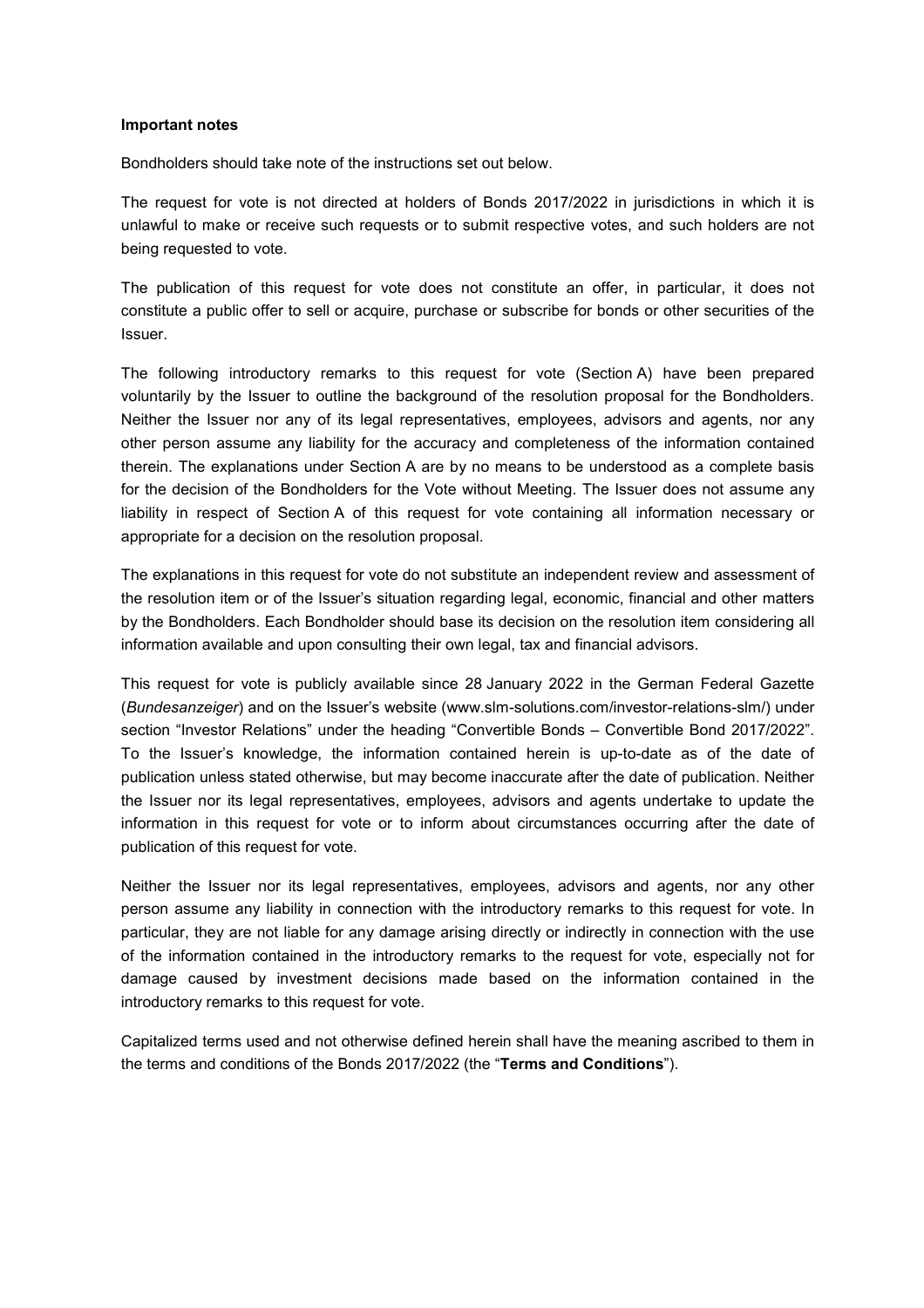## **A. INTRODUCTORY REMARKS**

The Terms and Conditions provide that the Maturity Date of the Bonds 2017/2022 is 11 October 2022. The Issuer proposes to amend the relevant provision of the Terms and Conditions to the effect that the maturity of the Bonds 2017/2022 is extended by two years and thus the Maturity Date is set at 11 October 2024. The purpose of the proposed extension of the maturity is to provide the Issuer with additional time for the implementation of a long-term refinancing.

With a view to the extension of the maturity, the Issuer proposes to increase the interest rate for the period of the maturity extension to 7.50% p.a. and thus by 200 basis points compared to the interest rate of 5.50% p.a. currently provided for by the Terms and Conditions.

Moreover, in the event that the proposed amendments are implemented, the Issuer proposes to grant each Bondholder the option to request early redemption of all or some of the Bonds 2017/2022 held by it on 11 October 2022 by submitting a respective notice. After the proposed amendments having become effective, the notice of exercise of the option will have to be given by 8 April 2022, 16:00 hours (CEST) at the latest in accordance with the amended Terms and Conditions. This period serves to provide the Issuer as early as possible with planning certainty as to the extent to which the Bonds 2017/2022 will still be due for repayment in the financial year 2022.

According to the proposed amendments of the Terms and Conditions, Bondholders have thus the option of continuing to hold their Bonds 2017/2022 beyond the currently scheduled Maturity Date at improved interest conditions or to choose redemption on the currently scheduled Maturity Date of 11 October 2022.

Pursuant to § 17(a) of the Terms and Conditions, the Bondholders may at any time by virtue of a majority resolution resolve on amendments of the Terms and Conditions. Pursuant to § 17(c) of the Terms and Conditions, such a resolution of the Bondholders can be passed in a meeting (*Gläubigerversammlung*) or by means of a vote without meeting (*Abstimmung ohne Versammlung*).

The Vote without Meeting on the amendments of the Terms and Conditions proposed by the Issuer takes place during the voting period from Saturday, 12 February 2022, 0:00 hours (CET) until Wednesday, 16 February 2022, 12:00 hours (CET).

# **B. RESOLUTION ITEM OF THE VOTE WITHOUT MEETING AND RESOLUTION PROPOSAL**

**1. Resolution on the extension of the maturity of the Bonds 2017/2022 by two years until 11 October 2024, the increase of the interest rate for the period of maturity extension to 7.50% and the possibility of an early redemption of the Bonds 2017/2022 on 11 October 2022 at the option of each Bondholder (amendment of the Terms and Conditions)** 

The Issuer puts the following resolution proposal to vote and requests the Bondholders to submit their votes: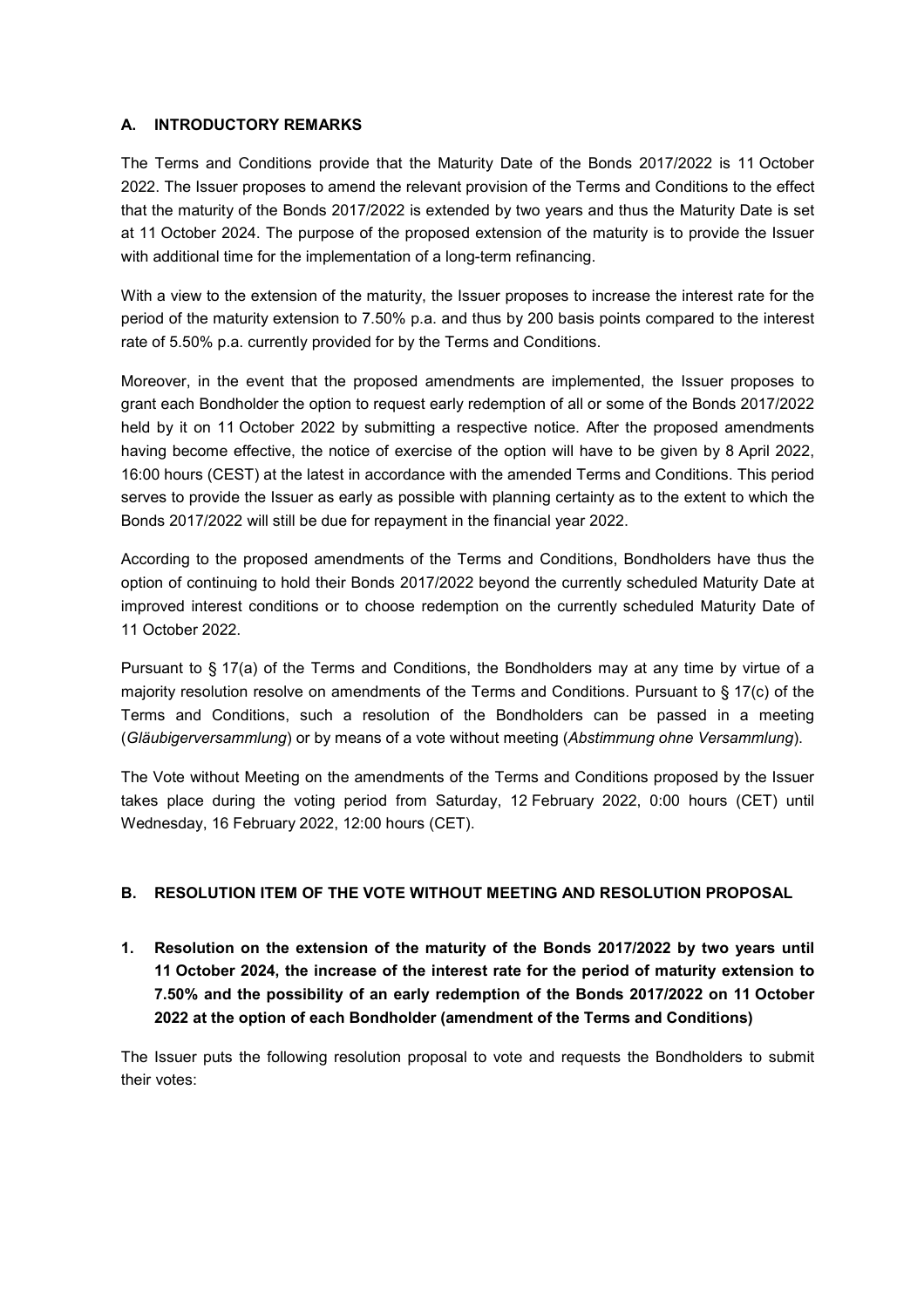"*The definition "Endfälligkeitstag" in § 1(a) of the German language version of the Terms and Conditions of the Convertible Bond 2017/2022 is amended and replaced as follows:* 

*"Endfälligkeitstag" ist der 11. Oktober 2024.* 

*Correspondingly, the definition "Maturity Date" in § 1(a) of the (non-binding) English language version of the Terms and Conditions of the Convertible Bond 2017/2022 is amended and replaced as follows:* 

*"Maturity Date" means 11 October 2024.* 

*In § 1(a) of the German language version of the Terms and Conditions of the Convertible Bond 2017/2022, the following additional definition is inserted:* 

*"Wahl-Rückzahlungserklärung" hat die in § 5(d) festgelegte Bedeutung.* 

*Correspondingly, in § 1(a) of the (non-binding) English language version of the Terms and Conditions of the Convertible Bond 2017/2022, the following additional definition is inserted:* 

*"Put Redemption Notice" has the meaning set out in § 5(d).* 

*§ 4(a) sentence 1 of the German language version of the Terms and Conditions of the Convertible Bond 2017/2022 is amended and replaced as follows:* 

*Die Schuldverschreibungen werden ab dem Zinslaufbeginn mit 5,50% jährlich und ab dem 11. Oktober 2022 mit 7,50% jährlich auf ihre Festgelegte Stückelung verzinst.* 

*Correspondingly, § 4(a) sentence 1 of the (non-binding) English language version of the Terms and Conditions of the Convertible Bond 2017/2022 is amended and replaced as follows:* 

*The Bonds will bear interest on their Principal Amount at a rate of 5.50 per cent. per annum as from the Interest Commencement Date and at a rate of 7.50 per cent. per annum as from 11 October 2022.* 

*In § 5 of the German language version of the Terms and Conditions of the Convertible Bond 2017/2022, the following new paragraph (d) is inserted:* 

*Die Emittentin hat eine Schuldverschreibung im Falle der Ausübung des entsprechenden Wahlrechts durch den Anleihegläubiger nach Maßgabe dieses § 5(d) am 11. Oktober 2022 zu ihrer Festgelegten Stückelung zuzüglich aufgelaufener Zinsen zurückzuzahlen.* 

*Um dieses Wahlrecht auszuüben, hat der Anleihegläubiger bis zum 8. April 2022 um 16:00 Uhr (Frankfurter Zeit) an die Hauptzahlstelle eine Mitteilung in Textform in deutscher oder englischer Sprache zur vorzeitigen Rückzahlung ("Wahl-Rückzahlungserklärung") zu übermitteln. Falls die Wahl-Rückzahlungserklärung*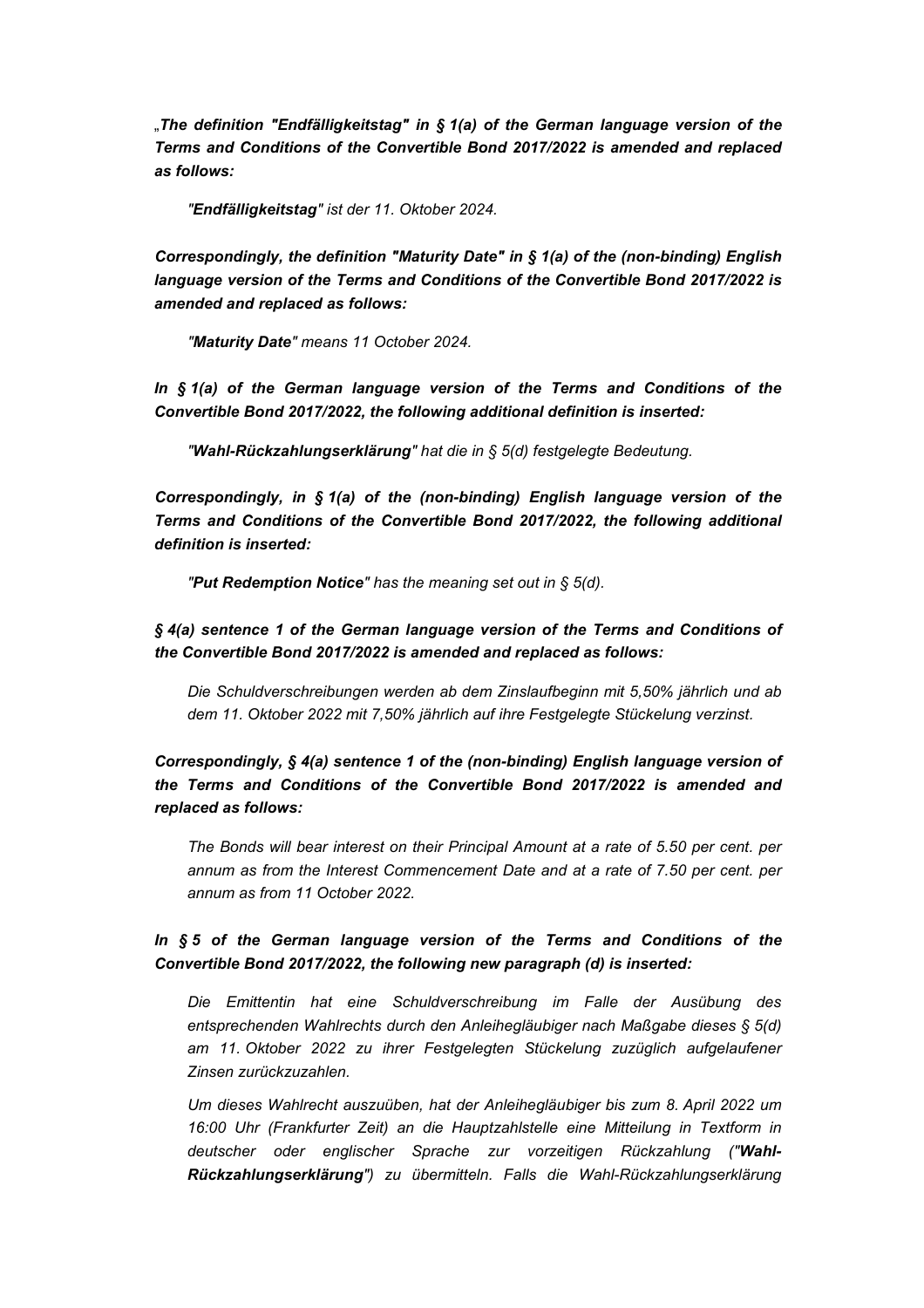*nach 16:00 Uhr (Frankfurter Zeit) am 8. April 2022 bei der Hauptzahlstelle eingeht, ist das Wahlrecht nicht wirksam ausgeübt. Die Wahl-Rückzahlungserklärung ist unwiderruflich und hat den gesamten Nennbetrag der Schuldverschreibung(en), für die das Wahlrecht ausgeübt wird, und die Wertpapierkennnummer der Schuldverschreibung(en) anzugeben. Für die Wahl-Rückzahlungserklärung kann ein Formblatt, wie es bei der Hauptzahlstelle in deutscher und englischer Sprache erhältlich ist und das weitere Hinweise enthält, verwendet werden. Die Rückzahlung der Schuldverschreibungen, für welche das Wahlrecht ausgeübt worden ist, erfolgt nur gegen Lieferung der Schuldverschreibungen an die Emittentin oder deren Order.* 

# *Correspondingly, in § 5 of the (non-binding) English language version of the Terms and Conditions of the Convertible Bond 2017/2022, the following new paragraph (d) is inserted:*

*The Issuer shall, upon the exercise of the relevant option by a Bondholder in accordance with this § 5(d), redeem a Bond on 11 October 2022 at its Principal Amount plus accrued interest.* 

In order to exercise such option, the Bondholder must submit to the Principal Paying *Agent an early redemption notice in text form in the German or English language ("Put Redemption Notice") by 8 April 2022, 4:00 p.m. (Frankfurt time). In the event that the Put Redemption Notice is received by the Principal Paying Agent after 4:00 p.m. (Frankfurt time) on 8 April 2022, the option shall not have been validly exercised. The*  Put Redemption Notice is irrevocable and must specify the total principal amount of *the Bond(s) in respect of which such option is exercised and the securities identification number of the Bond(s). The Put Redemption Notice may be in the form available from the Principal Paying Agent in the German and English language and includes further information. The Issuer shall only be required to redeem Bonds in respect of which the option is exercised against delivery of such Bonds to the Issuer or to its order.* 

*The current § 5(d) becomes § 5(e) in the German and the (non-binding) English language version of the Terms and Conditions of the Convertible Bond 2017/2022."* 

### **2. Consent of the Issuer**

The Issuer consents to the resolution proposal on the resolution item as set out under item 1 above.

### **C. NOTES ON THE PROCEDURES OF THE VOTE WITHOUT MEETING**

#### **1. Legal basis for the Vote without Meeting, quorum and majority requirement**

Pursuant to § 17(c) of the Terms and Conditions, resolutions of the Bondholders can be passed in a meeting (*Gläubigerversammlung*) in accordance with section 5 et seqq. of the German Act on Issues of Debt Securities (*Schuldverschreibungsgesetz*, "**SchVG**") or by means of a vote without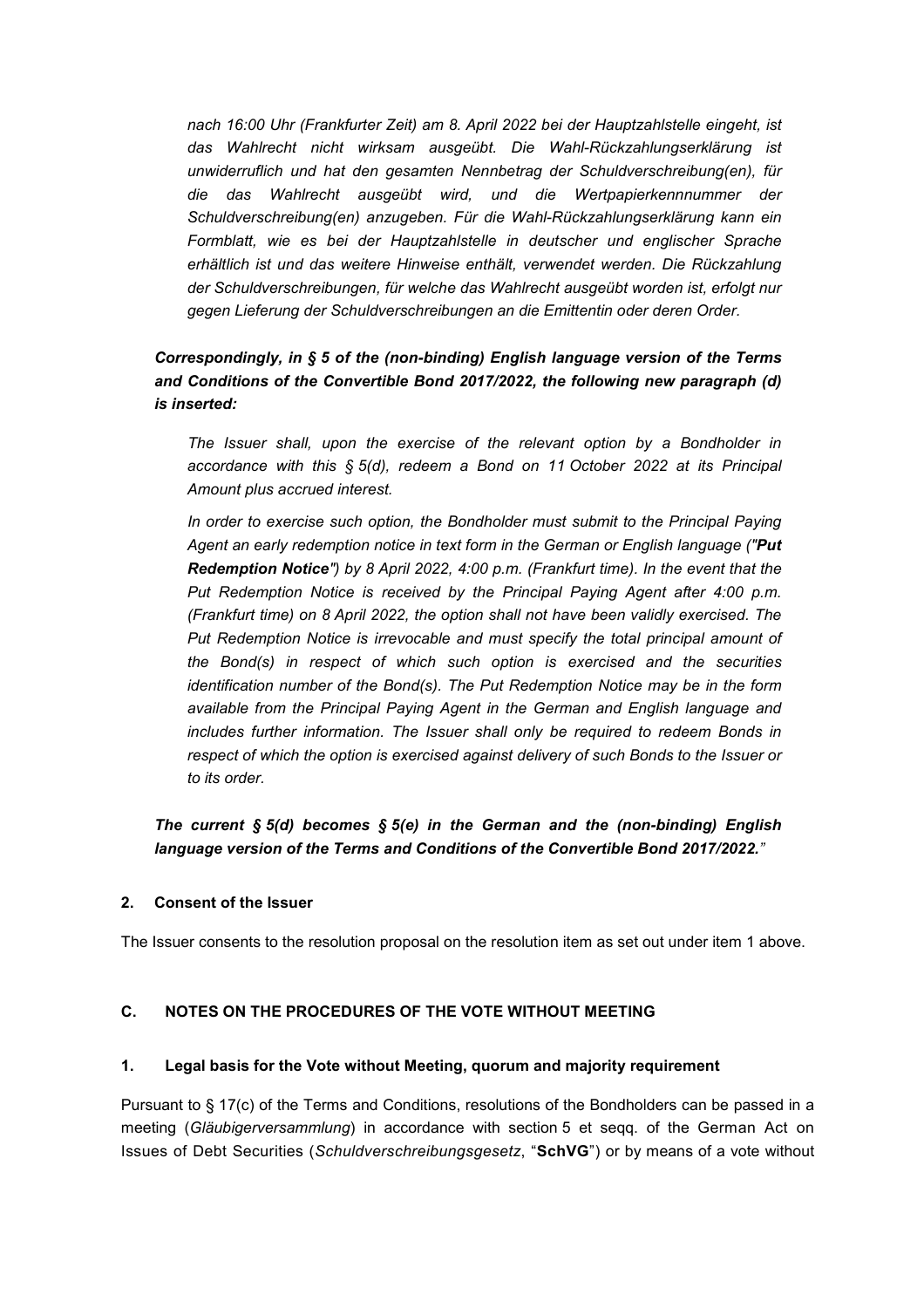meeting (*Abstimmung ohne Versammlung*) in accordance with section 18 and section 5 et seqq. of the SchVG.

Pursuant to section 18(1) SchVG in conjunction with section 15(3) sentence 1 SchVG, there is only a quorum at the vote without meeting if the participating Bondholders represent at least 50 percent of the outstanding Bonds 2017/2022 in terms of value.

Pursuant to section 5(4) sentence 2 SchVG, the resolution on the amendment of the Terms and Conditions proposed by the Issuer requires a qualified majority of at least 75 percent of the voting rights participating in the vote in order to be effective.

In the event that the Vote without Meeting fails to have a quorum, a meeting (*Gläubigerversammlung*), which is deemed to be a so-called second meeting within the meaning of section 15(3) sentence 3 SchVG, may be convened in accordance with section 18(4) sentence 2 SchVG for the purpose of passing the resolution. Such a second meeting would already have a quorum and could resolve on the proposed amendment of the Terms and Conditions if the participating Bondholders represent at least 25 percent of the outstanding Bonds 2017/2022 in terms of value.

### **2. Legal consequences of an adoption of the resolution**

Pursuant to § 17(a) sentence 3 of the Terms and Conditions, a resolution passed with the required majority is equally binding upon all Bondholders, even if a Bondholder did not participate in the vote or voted against the resolution proposal.

### **3. Procedure of the Vote without Meeting and method of voting**

The Vote without Meeting will be conducted pursuant to section 18 (2) SchVG by notary public Natalie von Rom with seat in Frankfurt am Main, Germany, who was commissioned by the Issuer, as scrutineer.

Bondholders who wish to participate in the voting have to submit their vote between Saturday, 12 February 2022, 0:00 hours (CET) and Wednesday, 16 February 2022, 12:00 hours (CET) (the "**Voting Period**") in text form (section 126b of the German Civil Code (*Bürgerliches Gesetzbuch*, "**BGB**")) to the Scrutineer at the address stated below. Voting rights will be deemed to have been exercised only upon receipt by the Scrutineer.

# **Votes received by the Scrutineer outside the Voting Period, i.e. prior to or after the Voting Period, will be disregarded and of no effect.**

Votes are to be submitted via mail, fax or e-mail or otherwise in text form to the following address:

Notary public Natalie von Rom - Scrutineer - "SLM Convertible Bond 2017/2022: Vote without Meeting" Hochstrasse 35-37, 60313 Frankfurt am Main, Germany Fax: +49 69 945 1992 01 E-mail: slm@vonromlaw.de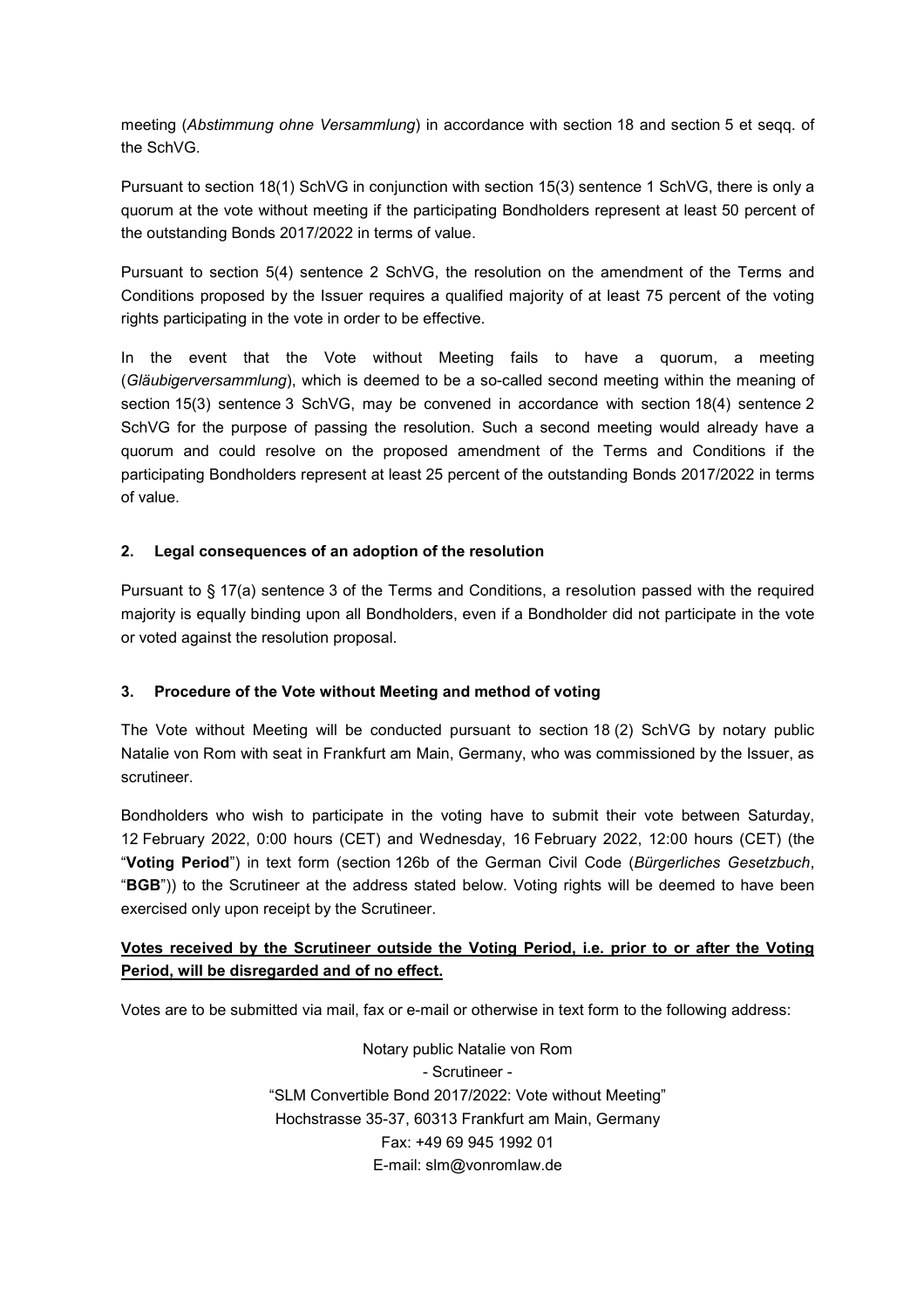Along with the form for vote submission, Bondholders have to submit the following documents (if not submitted already in advance or by the end of the Voting Period at the latest):

- a) a proof of eligibility in form of a Special Confirmation and a Blocking Note issued by the Custodian (as defined in Section C no. 5); and
- b) a power of attorney in accordance with the provisions under Section C no. 6, if such Bondholder is represented by a third party at the Vote without Meeting.

In order to speed up the process and the counting of the votes, the Issuer requests that Bondholders submit the abovementioned documents (except for the form for vote submission) at their earliest convenience before the Voting Period to the Scrutineer.

Alternatively, Bondholders may also grant a power of attorney with instructions to the Voting Rights Representative appointed by the Issuer and may, also already prior to the beginning of the Voting Period, submit such power of attorney along with the abovementioned documents to the Voting Rights Representative, who will then submit all documents within the Voting Period to the Scrutineer (for this option see Section C no. 6).

Further, the Issuer requests that representatives of Bondholders that are legal persons or partnerships under German law or under foreign law additionally prove their power of representation by submitting a current excerpt from the relevant register or by means of any other equivalent confirmation according to Section C no. 6.

If Bondholders are represented by legal representatives (e.g. a child by its parents, a ward by its guardian) or by an official administrator (e.g. an insolvency debtor by the respective appointed insolvency administrator), it is requested that the legal representative or the official administrator proves the statutory power of representation in accordance with Section C no. 6 in adequate form.

In order to facilitate and speed up the counting of the votes, Bondholders are asked to submit their vote by using the form for vote submission which is available on the Issuer's website under www.slm-solutions.com/investor-relations/convertible-bond since the date of publication of this request for vote ("**Form for Vote Submission**"). The effectiveness of the vote submission does, however, not depend on making use of the Form for Vote Submission. Any countermotions and/or requests for additional resolution items submitted in a timely and proper manner will be included in the Form for Vote Submission. Upon receipt of any countermotions and/or requests for additional resolution items submitted in a timely and proper manner, the Form for Vote Submission will be immediately updated.

The result of the vote will be determined by application of the addition method. According to the addition method, only the "Yes" votes and "No" votes will be counted. All votes which have been properly submitted during the Voting Period along with the required evidence will be counted.

### **4. Voting right**

Each Bondholder participates in the Vote without Meeting based on the nominal amount of the outstanding Bonds 2017/2022 held by it. Each Bond 2017/2022 in a nominal value of EUR 100,000.00 grants one vote. Otherwise, section 6 SchVG applies. Neither the Issuer nor any of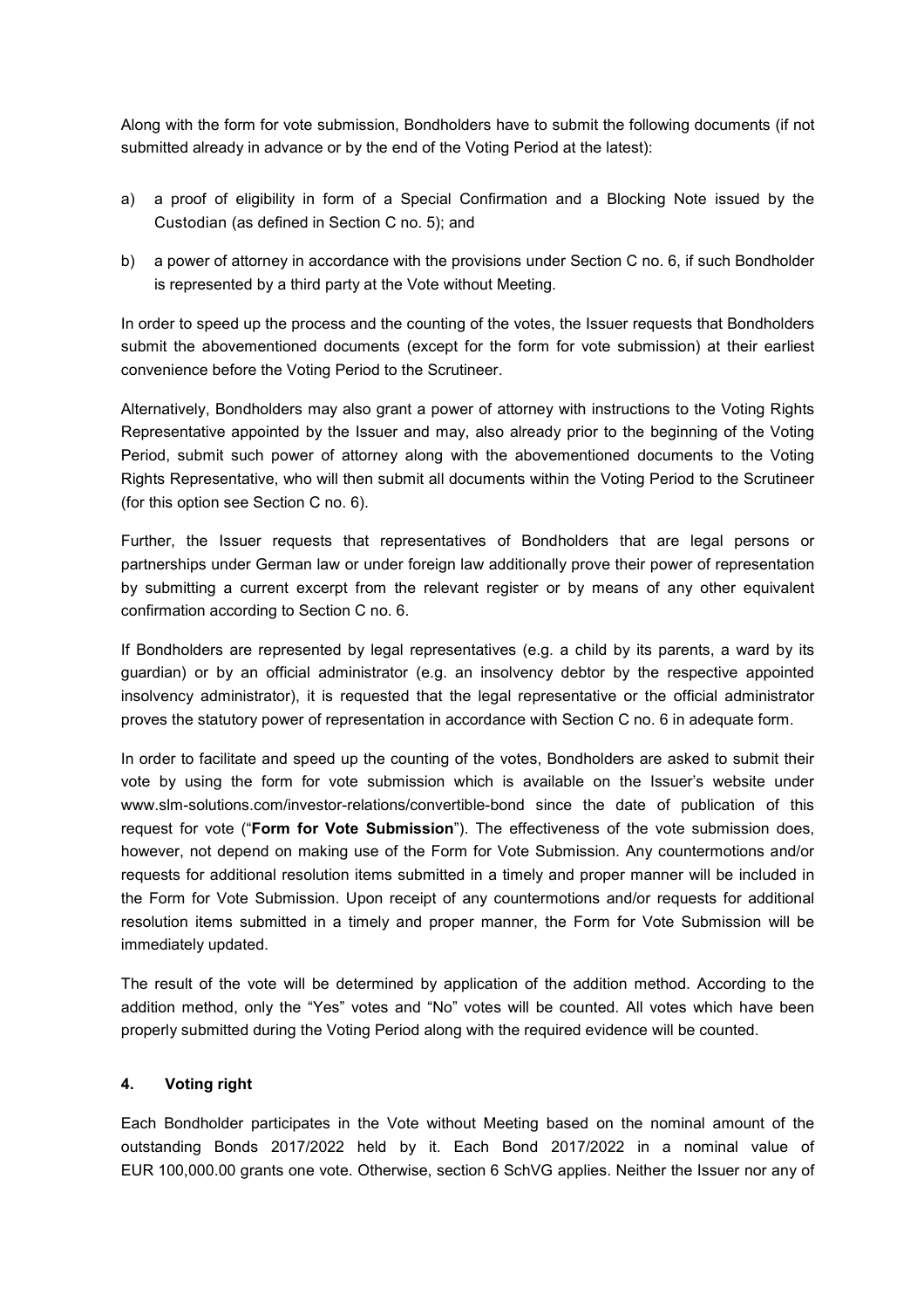its affiliates is entitled to any Bonds 2017/2022; nor are any Bonds 2017/2022 held for the account of the Issuer or any of its affiliates. Hence, a total of 585 Bonds 2017/2022 with an aggregate principal amount of EUR 58,500,000 are outstanding.

## **5. Proof of eligibility, Special Confirmation and Blocking Note**

Pursuant to § 17(c)(ii) of the Terms and Conditions, Bondholders must demonstrate their eligibility to participate in the Vote without Meeting no later than by the end of the Voting Period. For this purpose, a current proof of ownership of the Bonds 2017/2022 issued by the Custodian pursuant to lit. a) below (the "**Special Confirmation**") and a blocking note of the Custodian pursuant to lit. b) below (the "**Blocking Note**") have to be submitted in text form (section 126b BGB):

a) Special Confirmation

The required Special Confirmation is a confirmation in text form issued by the Custodian of the respective Bondholder stating the full name and address of the Bondholder and specifying the aggregate principal amount of Bonds 2017/2022 credited on the issue date of the Special Confirmation to such Bondholder's securities account maintained with such Custodian.

Pursuant to the Terms and Conditions, "**Custodian**" means any bank or other financial institution with which the Bondholder maintains a securities account in respect of any Bonds 2017/2022 and having an account maintained with Clearstream Banking AG, Frankfurt am Main ("**Clearstream**"), and includes Clearstream.

b) Blocking Note

The required Blocking Note of the Custodian is a note stating that the Bonds 2017/2022 held by the respective Bondholder are not transferable from and including the day such vote has been cast until and including the day the Voting Period ends.

Bondholders are requested to contact their Custodian in good time regarding the issuance of the Special Confirmation and the Blocking Note.

# **Bondholders who fail to submit the Special Confirmation and the Blocking Note in text form (section 126b BGB) by the end of the Voting Period will not be eligible to participate in the voting. Proxies will also not be entitled to exercise the voting right in such cases.**

A sample form for the Special Confirmation and Blocking Note, which may be used by the Custodian, is available on the Issuer's website under www.slm-solutions.com/investor-relations/convertiblebond.

# **6. Representation by proxies or statutory representatives**

Each Bondholder may be represented by a proxy of its choice with respect to exercising voting rights (section 14 SchVG in conjunction with section 18(1) SchVG).

Voting rights may be exercised by the proxy. The power of attorney and any instructions by the principal to the proxy must be in text form (section 126b BGB). A form that may be used to grant a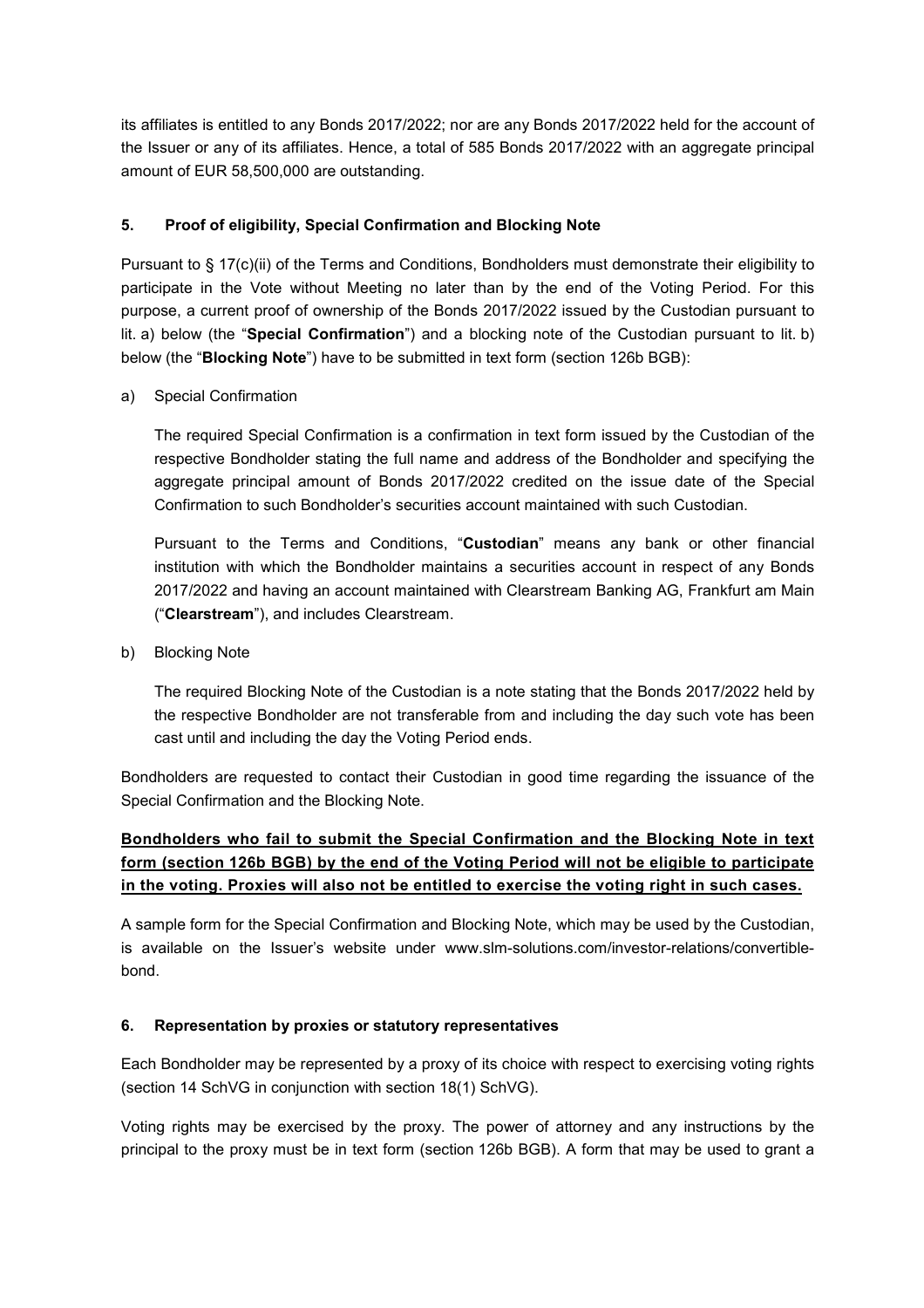power of attorney is available on the Issuer's website under www.slm-solutions.com/investorrelations/convertible-bond.

The power of attorney must be proven towards the Scrutineer no later than by the end of the Voting Period by submitting the power of attorney in text form. Also in case of a vote submission by proxy, the Special Confirmation and Blocking Note of the principal have to be submitted no later than by the end of the Voting Period.

Further, to the extent applicable, evidence of representation (*Vertretungsnachweise*) of the person issuing the power of attorney should be submitted to the Scrutineer in accordance with the following two paragraphs.

Representatives of Bondholders that are legal persons or partnerships under German law (e.g. stock corporation (*Aktiengesellschaft*), limited liability company (*GmbH*), entrepreneurial company (*Unternehmergesellschaft*), limited partnership (*Kommanditgesellschaft*), general partnership (*Offene Handelsgesellschaft*), partnership under civil law (*Gesellschaft bürgerlichen Rechts*)) or under foreign law (e.g. a limited company under English law) are requested to prove their power of representation no later than by the end of the Voting Period. This may be done by submitting a current excerpt from the relevant register (e.g. commercial register (*Handelsregister*), register of associations (*Vereinsregister*)) or by means of any other equivalent confirmation (e.g. certificate of incumbency, secretary's certificate). Such proof of the power of representation is not a prerequisite for votes to be taken into account in the Vote without Meeting.

If Bondholders are represented by legal representatives (e.g. a child by its parents, a ward by its guardian) or by an official administrator (e.g. an insolvency debtor by the respective appointed insolvency administrator), it is requested that the legal representative or the official administrator, in addition to providing the Special Confirmation with Blocking Note of the principal, proves the statutory power of representation in adequate form (e.g. by means of a copy of the civil status documents (*Personenstandsunterlagen*) or the warrant of appointment (*Bestallungsurkunde*)) no later than by the end of the Voting Period. Such proof of the power of representation is not a prerequisite for votes to be taken into account in the Vote without Meeting.

As a special service, the Issuer offers to the Bondholders that they may grant a power of attorney with instructions to the voting rights representative appointed by the Issuer. Mr. André Witt, employee of SLM Solutions Group AG (the "**Voting Rights Representative**"). A form that can be used for granting this power of attorney with instructions to the Voting Rights Representative is available on the Issuer's website under www.slm-solutions.com/investor-relations/convertible-bond.

Bondholders who wish to make use of the authorization of the Voting Rights Representative are requested to send the completed and signed form for the power of attorney with instructions together with the Special Confirmation and Blocking Note prepared in text form by mail, fax or e-mail to the following address:

> Mr. André Witt - Voting Rights Representative - "Convertible Bond 2017/2022: Vote without Meeting" c/o SLM Solutions Group AG, Estlandring 4, 23560 Luebeck, Germany Fax: +49 451 4060 3250 E-mail: ir@slm-solutions.com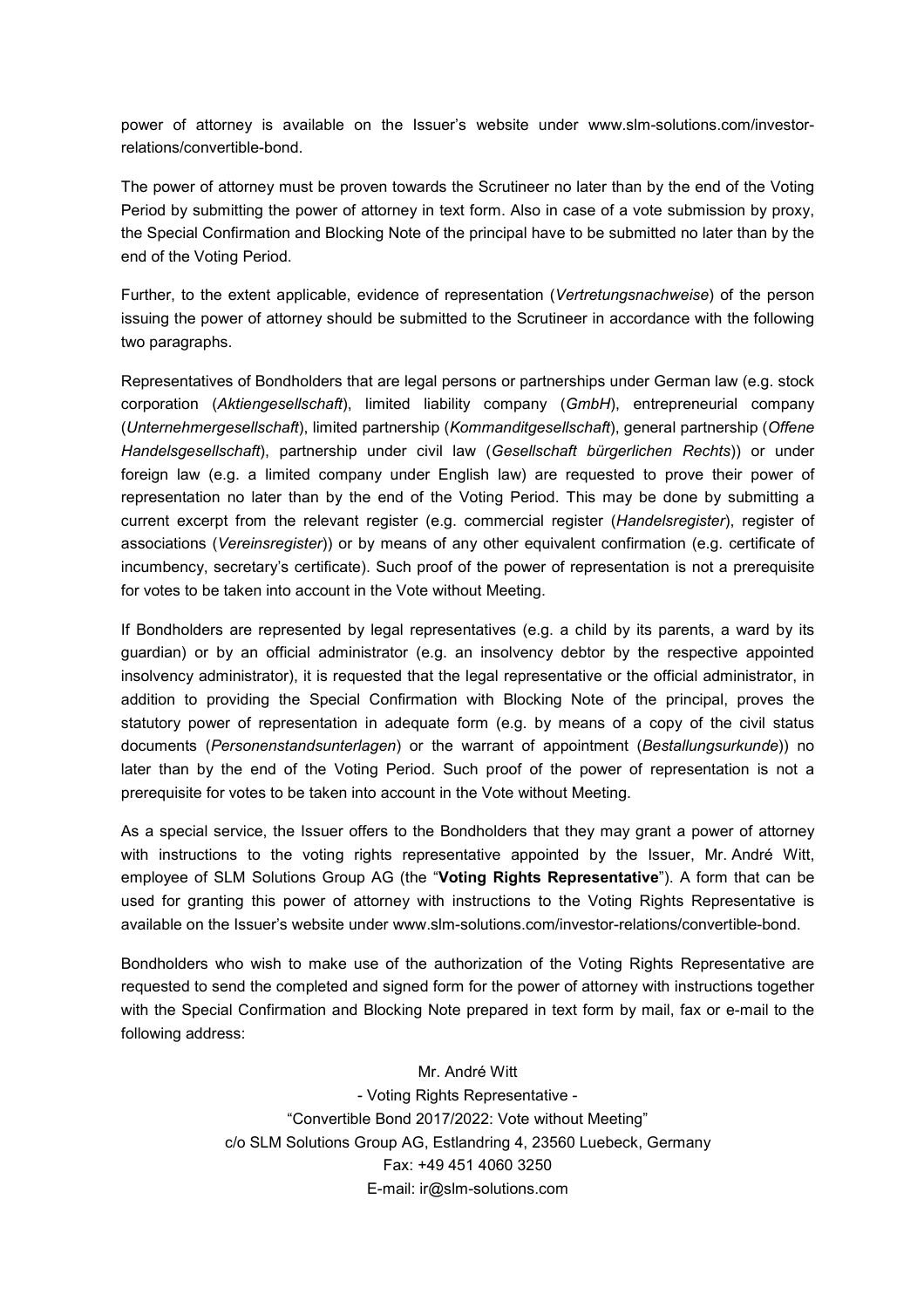**To ensure a submission in good time by the Voting Rights Representative to the Scrutineer, it is requested to provide the Voting Rights Representative with the power of attorney and instructions as well as the Special Confirmation with Blocking Note at the earliest convenience before the Voting Period. The aforementioned documents must be received by the Voting Rights Representative no later than by the day before the end of the Voting Period, i.e. by 15 February 2022.** 

# **7. Countermotions and Requests for Additional Resolution Items**

Each Bondholder is entitled to submit countermotions to the resolution item being subject to the Vote without Meeting ("**Countermotions**"). Countermotions should be submitted timely in order to ensure that they can be published on the Issuer's website before the beginning of the Voting Period.

Bondholders holding Bonds 2017/2022 in the total amount of five percent of the outstanding Bonds 2017/2022 may request to resolve on additional resolution items ("**Request for Additional Resolution Items**"). Requests for Additional Resolution Items must be received by the Issuer timely in order to ensure that they can be published in the German Federal Gazette (*Bundesanzeiger*) no later than on the third day before the beginning of the Voting Period.

Countermotions and Requests for Additional Resolution Items are to be directed to the Issuer or the Scrutineer and may be submitted via mail, fax or e-mail or otherwise in text form to the Issuer or the Scrutineer to the following addresses:

> SLM Solutions Group AG - Investor Relations - "Convertible Bond 2017/2022: Vote without Meeting" Estlandring 4, 23560 Luebeck, Germany Fax: +49 451 4060 3250 E-mail: ir@slm-solutions.com

> > or

Notary public Natalie von Rom - Scrutineer - "SLM Convertible Bond 2017/2022: Vote without Meeting" Hochstrasse 35-37, 60313 Frankfurt am Main, Germany Fax: +49 69 945 1992 01 E-mail: slm@vonromlaw.de

Along with the Countermotion and/or the Request for Additional Resolution Items, Bondholders have to submit a Special Confirmation and a Blocking Note (see above Section C no. 5). In case of Additional Resolution Items, Bondholders requesting that an additional item be put to vote must also demonstrate that they represent individually or together five percent of the outstanding Bonds 2017/2022. Should Bondholders submit Countermotions and/or Requests for Additional Resolution Items through proxies, the power of attorney has to be proven in accordance with Section C no. 6.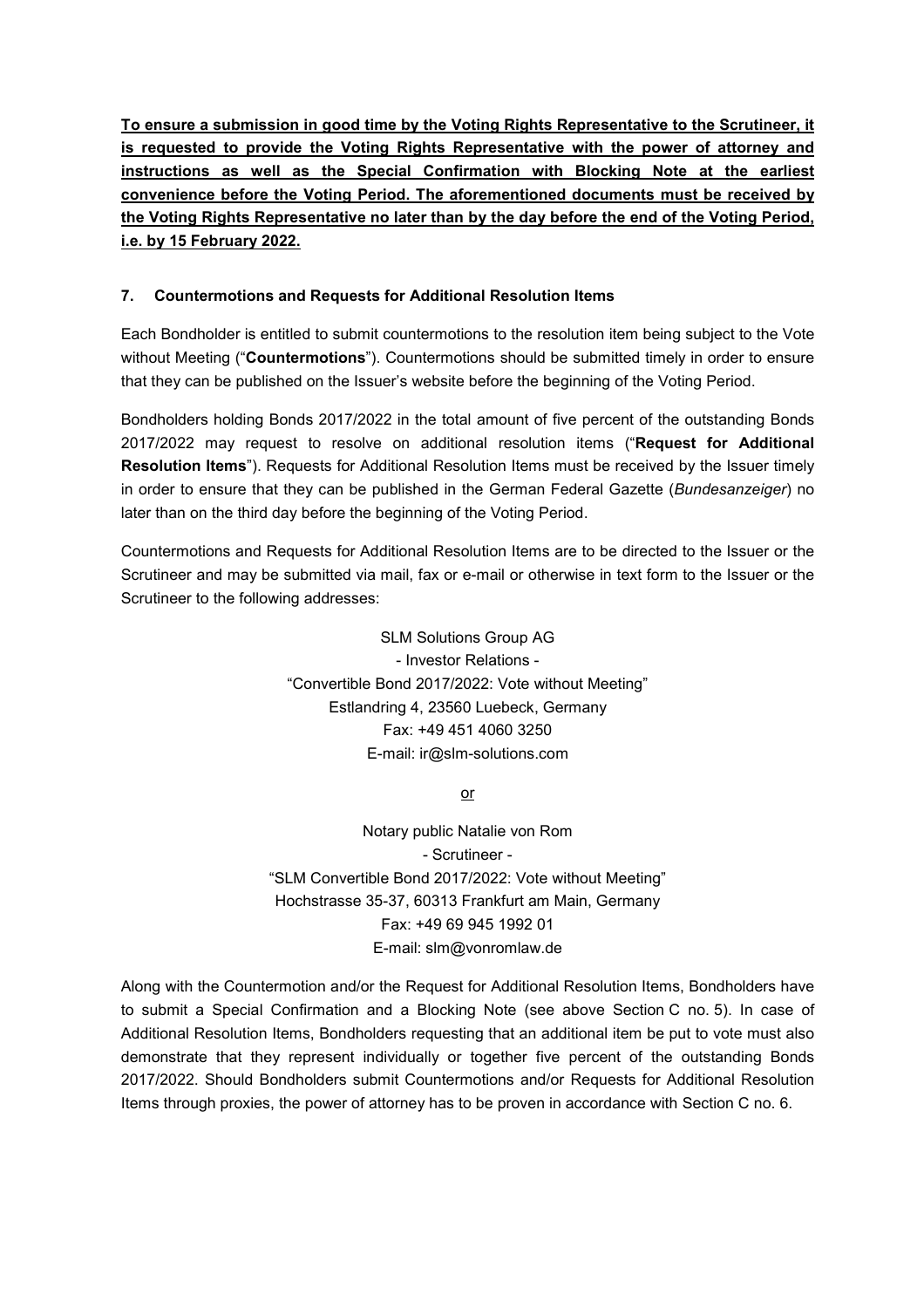#### **8. Documents**

From the day of publication of this request for vote until the end of the Voting Period, the following documents (including the binding German versions) are available to the Bondholders on the Issuer's website under www.slm-solutions.com/investor-relations/convertible-bond:

- a) this request for vote,
- b) the Terms and Conditions of the Convertible Bond 2017/2022,
- c) the Form for Vote Submission (which will be updated, in particular in case of a publication of Countermotions or Requests for Additional Resolution Items, if required),
- d) a sample form to grant power of attorney to third parties,
- e) a sample form to grant power of attorney with instructions to the Voting Rights Representative appointed by the Issuer, and
- f) a sample form for the Special Confirmation and the Blocking Note.

Upon a Bondholder's request, copies of the aforementioned documents will be sent to such Bondholder free of charge. Such request has to be made by mail, fax or e-mail to:

> SLM Solutions Group AG - Investor Relations - "Convertible Bond 2017/2022: Vote without Meeting" Estlandring 4, 23560 Luebeck, Germany Fax: +49 451 4060 3250 E-mail: ir@slm-solutions.com

### **Notes on data protection**

Since 25 May 2018, the Regulation (EU) 2016/679 (General Data Protection Regulation or GDPR) has been applicable throughout the European Union. The protection of personal data and its legally compliant processing are of great importance to SLM Solutions Group AG. SLM Solutions Group AG has outlined on its website under www.slm-solutions.com/privacy-policy/ which rights data subjects within the meaning of the GDPR (Art. 4 no. 1 GDPR) have (including the right to lodge a complaint with a supervisory authority). In connection with the Vote without Meeting, the Issuer or the Scrutineer processes the following categories of data of the Bondholders participating in the voting: contact data, number of Bonds 2017/2022 held, information on the custodian; if applicable, data on a designated representative/proxy. The Issuer or the Scrutineer processes this data for the purpose of the proper conduct of the Vote without Meeting in accordance with the Terms and Conditions (Art. 6 para. 1 lit. b GDPR) and the SchVG (Art. 6 para. 1 lit. c GDPR). SLM Solutions Group AG or the Scrutineer store the personal data of the Bondholders for as long as this is required by statutory law. The aforementioned data may be forwarded to further service providers, lawyers and tax advisors who support SLM Solutions Group AG in connection with the Vote without Meeting.